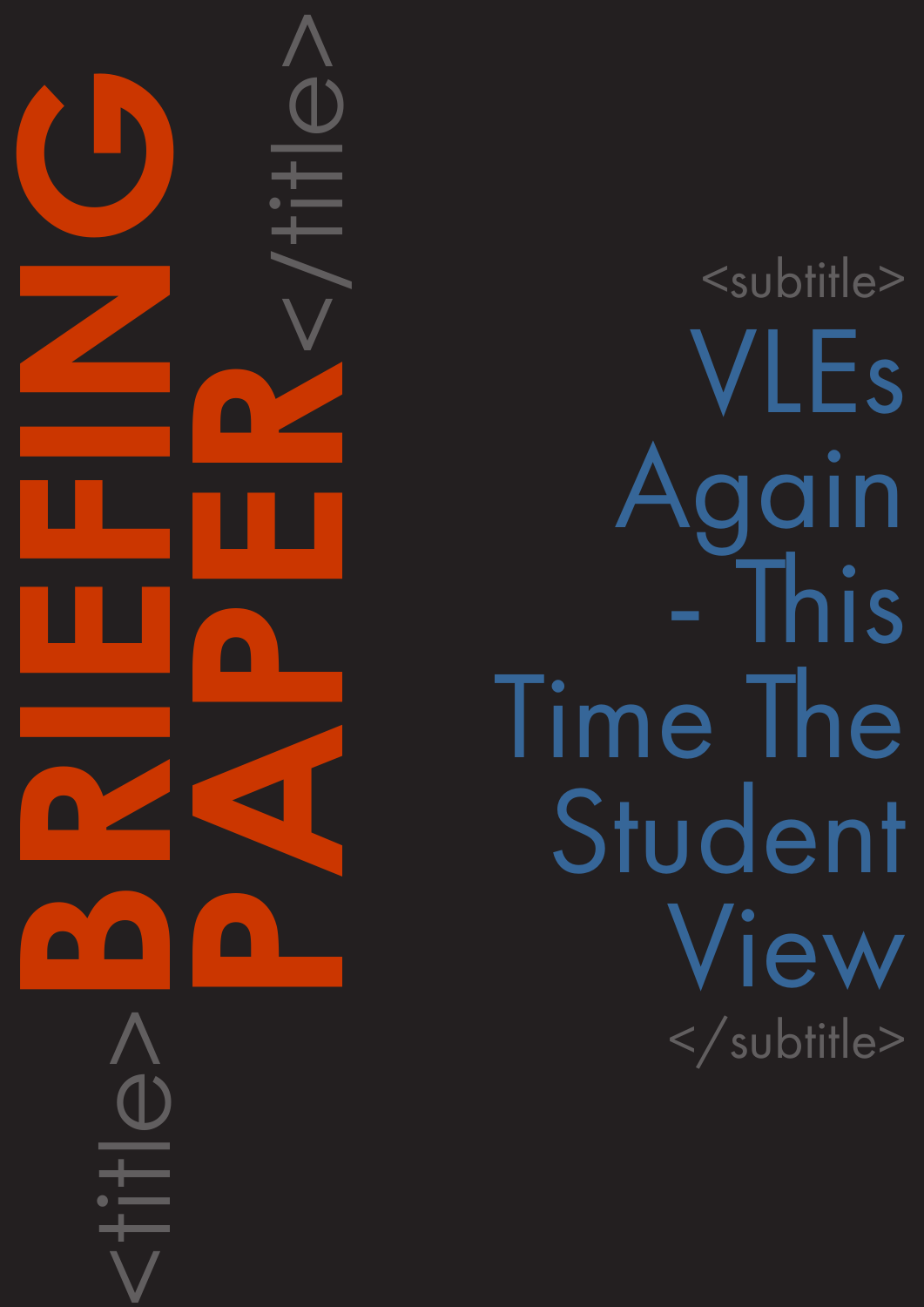#### CAPDM Ltd. CAPDM Ltd.

#### Introduction **Offering a virtual learning environment (VLE)** has come to be seen as a magic bullet – the solution to many of the complex problems facing education in the current Internet exploiting environment. Certainly, for the current generation of students, the virtual world is hardly 'new technology'. Being constantly in touch socially and accessing information instantly through gadgets as immediate as a mobile telephone are as much a part of daily life as electricity or hot water. But can we assume that this is true for everyone, and does one size really fit all when it comes to VIFs?

Looking at surveys where researchers have actually spoken to students about what they need and want from a VLE yields some interesting considerations.

Firstly, despite the ease with which students incorporate computers, the internet and other digital technologies into their lives, in the context of learning the match is not as comfortable as one might expect. Many studies report that students still have difficulties with internet access and are nervous about their ability to use technology for study.

For some students, simple issues such as familiarity with the keyboard and typing skills may be stumbling blocks where activities require, for instance, simultaneous chat or long entries in online journals or portfolios. In contrast, for many students, familiarity with 'new' technologies often has its roots in computer gaming – an environment where trial and error is the most common way to learn. This is usually very different from the way in which traditional learning experiences are designed.

## What should I expect?

The new learning medium sets up a different environment where expectations are uncertain. Students feel that they do not always have clear guidance on how quickly they can expect instant responses to queries, how often they are required to look into the VLE to check on activity, and so on. These matters are often more clearly spelled out for conventional timetables, lectures, seminars and tutorials. Indeed, even if they are not, students have a certain 'vision' of what traditional education is like and can find their way around the system more easily than when faced with a new, electronic learning environment.

Needs of specific student groups

In addition to the general issues which emerge from studies looking at how students themselves view an online learning experience, a number of interesting contrasts become evident. Balancing these contrasting needs can be challenging for those developing the learning environment.

## **General** concern

# Will I really be able to learn this way?

# What problem is the VLE solving?

The importance of being clear on this question can be illustrated by looking at the contrasting needs of distance learners and students in a traditional environment.

Approaching a VLE from the point of view of a distance learner seems an easy task – clearly, the technology provides students with the opportunity to communicate with one another and with their tutors in a far more contextual way than has previously been possible – helping to reduce the 'loneliness of the long distance student' which has for so long been characteristic of this form of study. These students appreciate the fact that, with discussions and activities happening asynchronously, they can participate in them flexibly at times and places which suit them. In addition, they can work on materials and assessments at their own pace.

For on-campus students, there seems little point in holding online discussions and doing online group work when they can meet up and do these things in person. Indeed, it might be that just as much learning goes on in heated discussions over the canteen table as does in the lecture theatre itself. What benefit can a VLE provide for these students?

The responses they give in various surveys are that they value advance warning of the areas which will be covered in lectures, so that if they want to, they can develop some ideas around the concepts to be discussed. They value having copies of the lecturers' slides and notes as reminders once the lecture is complete (and do not necessarily see them as substitutes for going to the lectures – PowerPoint slides generally make little sense if one has not listened to the talking that accompanied them). It follows from this, that on-campus students prefer their VLE information to be arranged in a similar timeframe and framework to their lecture timetable, rather than in the looser, more flexible way that off-campus learners might prefer.

## Achieving a qualification or enrichment?

This is another contrast which has implications for VLE design. Students who are focused primarily on successfully passing examinations have a different view on what they need from those who are more focused on gaining personal knowledge, skills or experience. This distinction may seem to separate, perhaps, undergraduate and postgraduate students, or young and mature students (also valuable contrasts to explore), but this is not always the case. MBA students, for instance, although postgraduate, are often particularly 'qualification focused'.